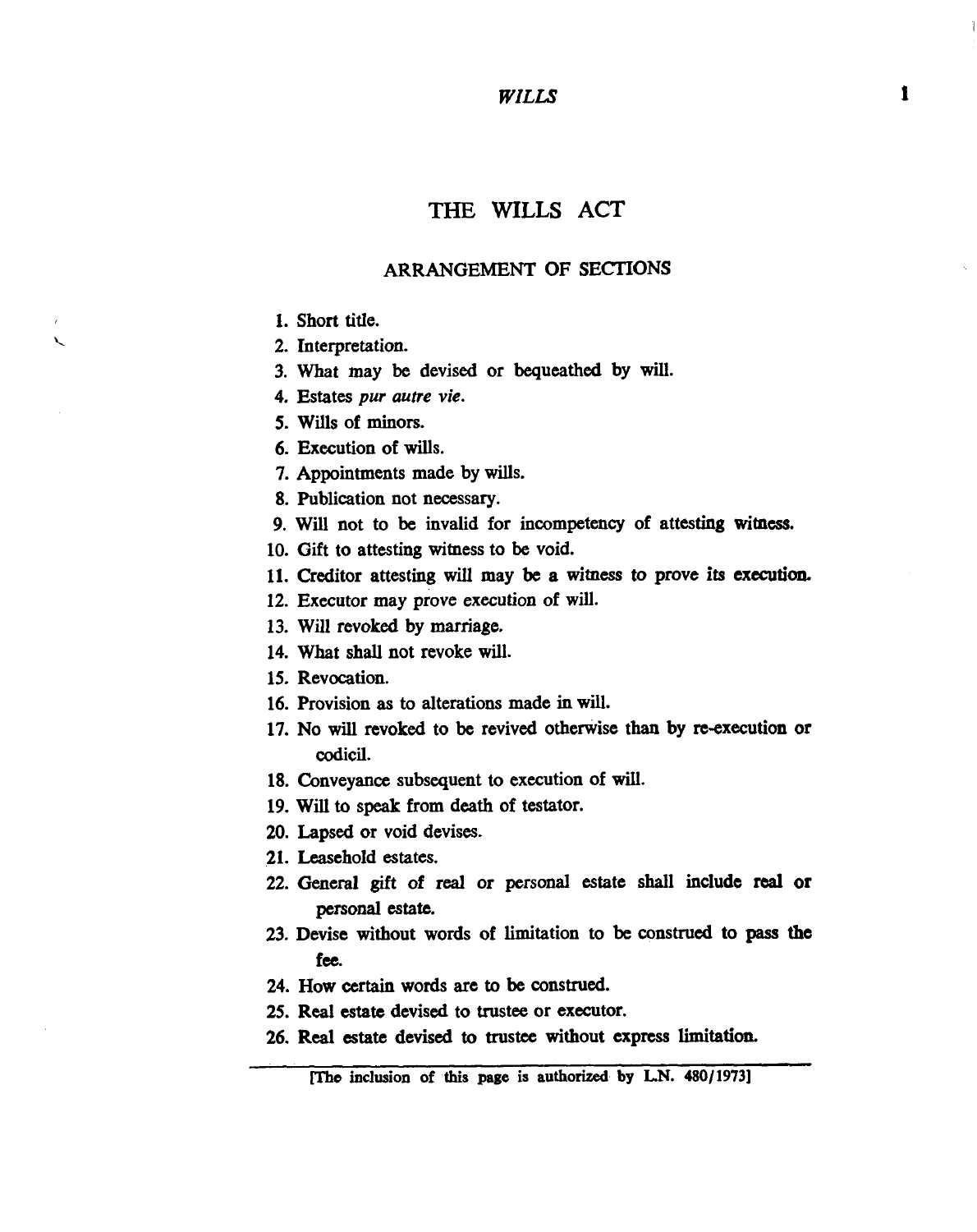- **2** *WILLS*<br>
27. Devises of estates tail.
	- **28. Gifts to children who die leaving issue living at death of testator.**
	- **29. Re-execution of will by codicil.**

*i* 

!<br>!<br>!

 $\ddotsc$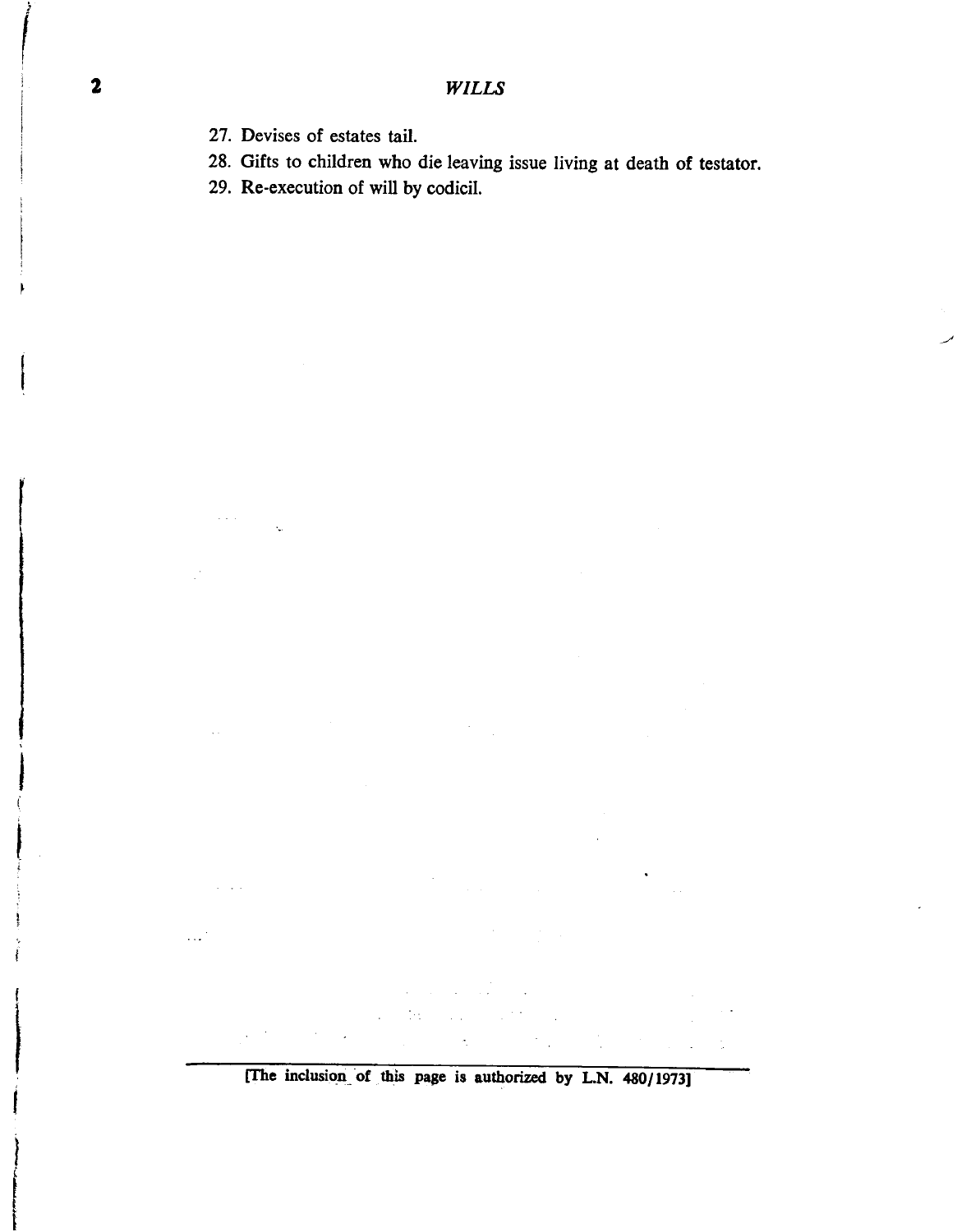## THE **WILLS** ACT **Cap. 414.**

**Act**<br>1 of 1979, **<sup>1</sup>of 1979,** *[Z840.]* **1st Sch.** 

**1.** This Act may be cited as the Wills Act. Short title.

Ioterpreta- **2.** In this Act- **tion.** 

- "will" shall extend to a testament and to a codicil, and to an appointment by will or by writing in the nature of a will, in exercise of a power; and also to a disposition **by** will and testament or devise of the custody and tuition of any child, and to any other testamentary disposition;
- "real estate" shall extend to messuages, lands, rents, tenements, and hereditaments, whether freehold or **of**  any other tenure, and whether corporeal, incorporeal, or personal, and to any undivided share thereof, and to any estate right or interest (other than a chattel interest) therein;
- "personal estate" shall extend to leasehold estates and other chattels real, and also to moneys, shares **of**  Government and other funds, securities for money (not being real estate), debts, choses in action, rights, credits, goods, and all other property whatsoever which by law devolves upon the executor or administrator, and to any share or interest therein.

**3.** It shall be lawful for every person to devise, Whatmay bequeath, or dispose of by his will, executed in manner be devised hereinafter required, all real estate and all personal estate queathed which he shall be entitled to either at law or in equity at the time of his death, and which if not so devised, bequeathed or disposed of, would devolve upon the heir-

[The inclusion **of** this page **is** authorized **by L.N. 57/1980]**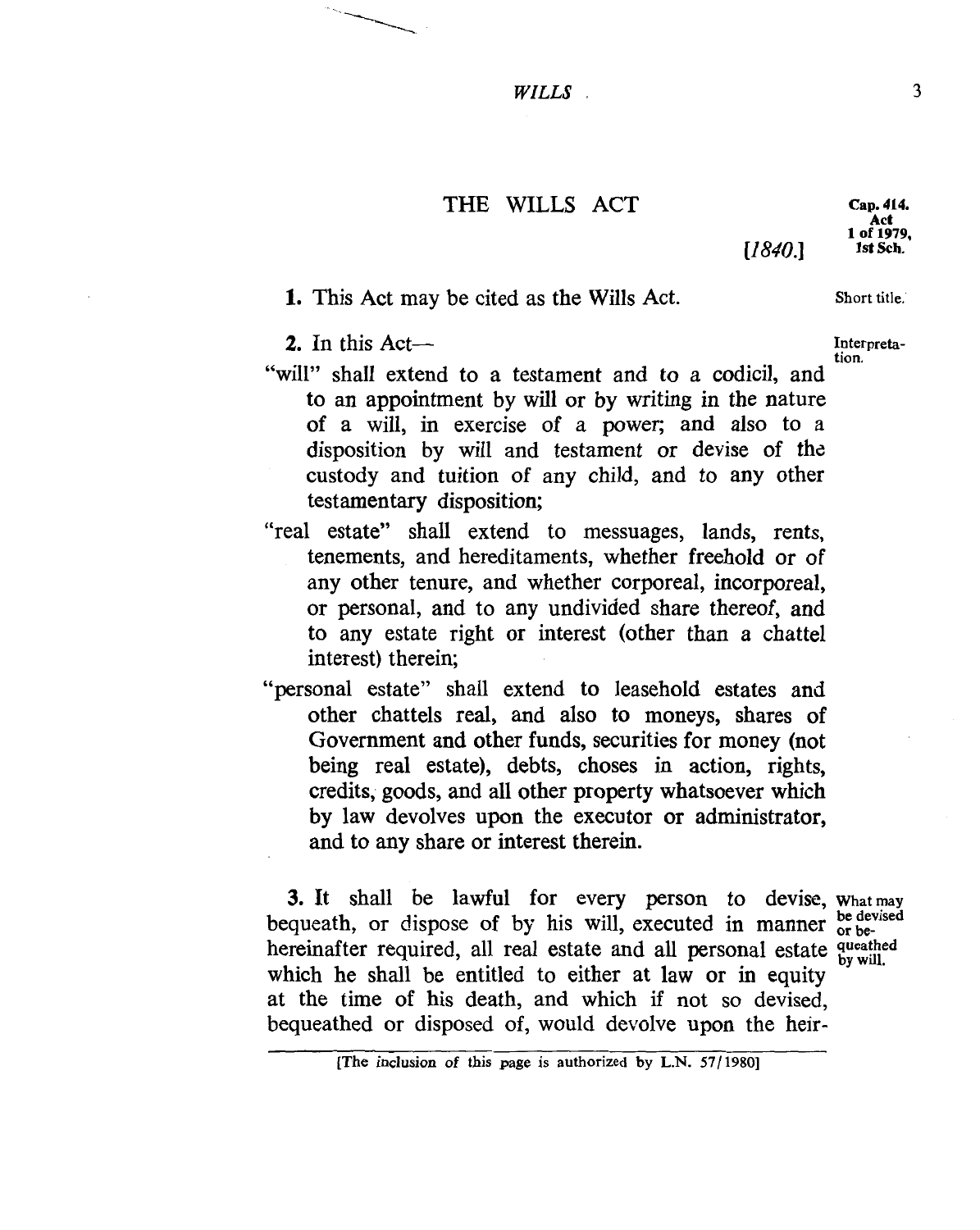at-law or customary heir of him, or if he became entitled by descent, **of** his ancestor, or upon his executor or administrator; and the power hereby given shall extend to estates *pur autre vie,* whether there shall or shall not be any special occupant thereof, and whether the same shall be freehold or of any other tenure, and whether the same shall be a corporeal or an incorporeal hereditament; and also to all contingent, executory, or other future interests in any real or personal estate, whether the testator may or may not be ascertained as the person or one **of** the persons in whom the same respectively may become vested, and whether he may be entitled thereto under the instrument by which the same respectively were created or under any disposition thereof by deed or will; and **also**  to all rights of entry for conditions broken, and other rights of entry; and also to such of the same estates, interests and rights respectively, and other real and personal estate, as the testator may be entitled to at the time of his death, notwithstanding that he may become entitled to the same subsequently to the execution **of his**  will.

*pnr autre vie.* 

**Estates 4.** If no disposition by will shall be made of any estate *pur autre vie* of a freehold nature the same shall be chargeable in the hands of the heir, if it shall come to him by reason **of** special occupancy, as assets by descent, **as in**  the case of freehold land in fee simple; and in case there shall be no special occupant of any estate *pur autre vie,*  whether freehold or of any other tenure, and whether a corporeal or incorporeal hereditament, it shall **go** to the executor or administrator of the party that had the estate thereof by virtue of the grant; and if the same shall come to the executor or administrator, either by reason **of** a special occupancy, or by virtue of this Act, it shall be assets in his hands, and shall go and be applied and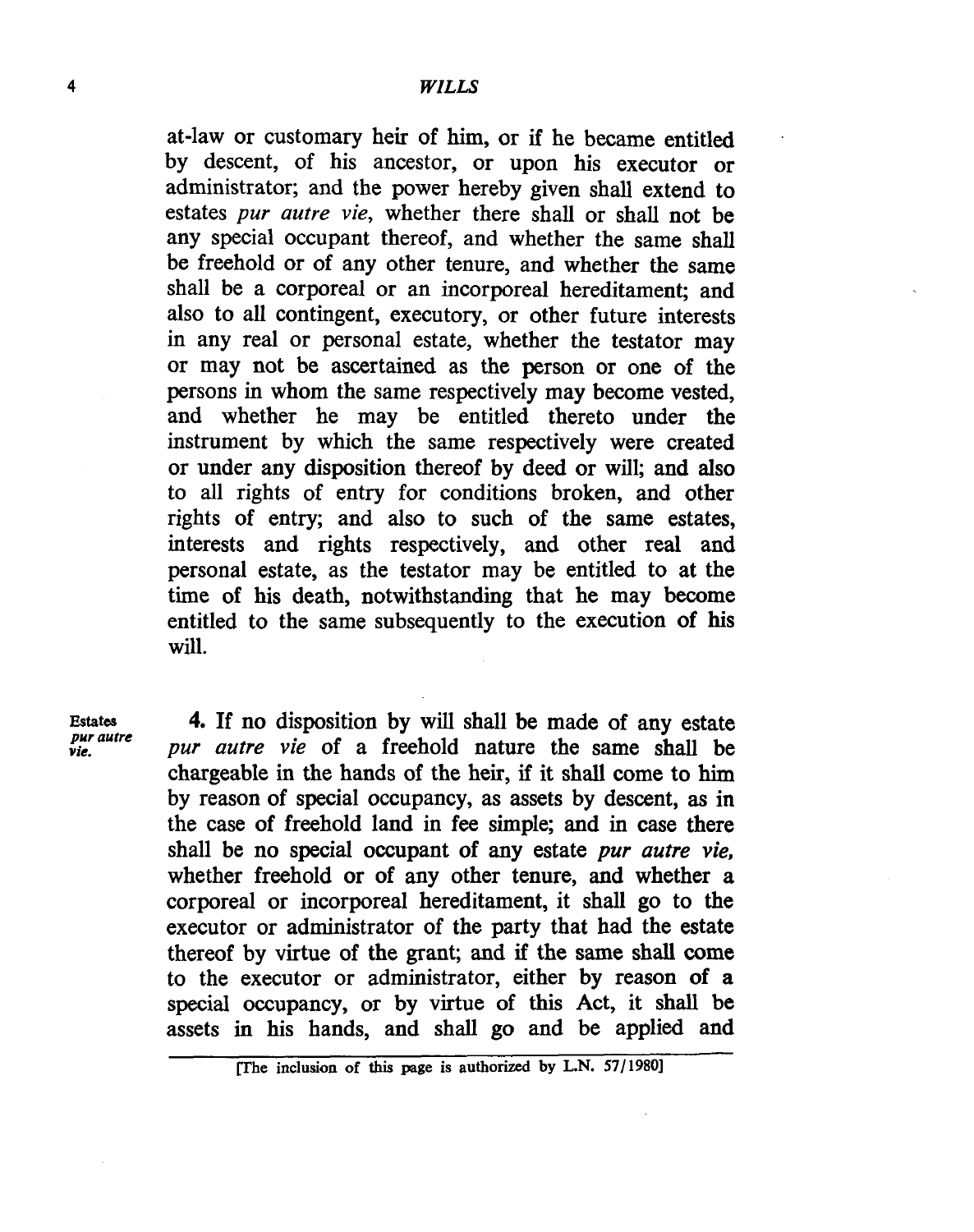distributed in the same manner as the personal estate of the testator or intestate. **<sup>I</sup>**

**5.** No will made by any person under the age of eighteen **wusof minors. 1** / **1979.**  years shall be valid.

**1st Sah.** 

**6.** No will shall be valid unless it shall be in writing, Execution and executed in manner hereinafter mentioned: that is <sup>of wills.</sup> to say, it shall be signed at the foot or end thereof by the testator, or by some other person, in his presence and by his direction; and such signature shall be made or acknowledged by the testator in the presence of two or more witnesses present at the same time; and such witnesses shall attest and subscribe the will in presence of the testator, but no form of attestation shall be necessary. Every will shall, so far only as regards the position of the signature of the testator, or of the person signing for him as aforesaid, be deemed to be valid within this Act, if the signature shall be so placed at, or after, or following, or under, or beside, or opposite to the end of the will, that it shall be apparent, on the face of the will that the testator intended to give effect by such his signature to the writing signed as **his** will, and no such will shall be affected by the circumstance that the signature shall not follow or be immediately after the foot or end of the **will;** or by the circumstance that a blank space shall intervene between the concluding word of the will and the signature; or by the circumstance that the signature shall be placed among the words of the testimonium clause, or of the clause of attestation, or shall follow, or be after, or under the clause of attestation, either with or without a blank space intervening, or shall follow, or be after or under or beside the names, or one of the names, of the subscribing witnesses; or by the circumstance that the signature shall be on a side, or page, or other portion of the paper or papers containing the will

**me inclusion of this page is authorized by L.N. 57/1980]**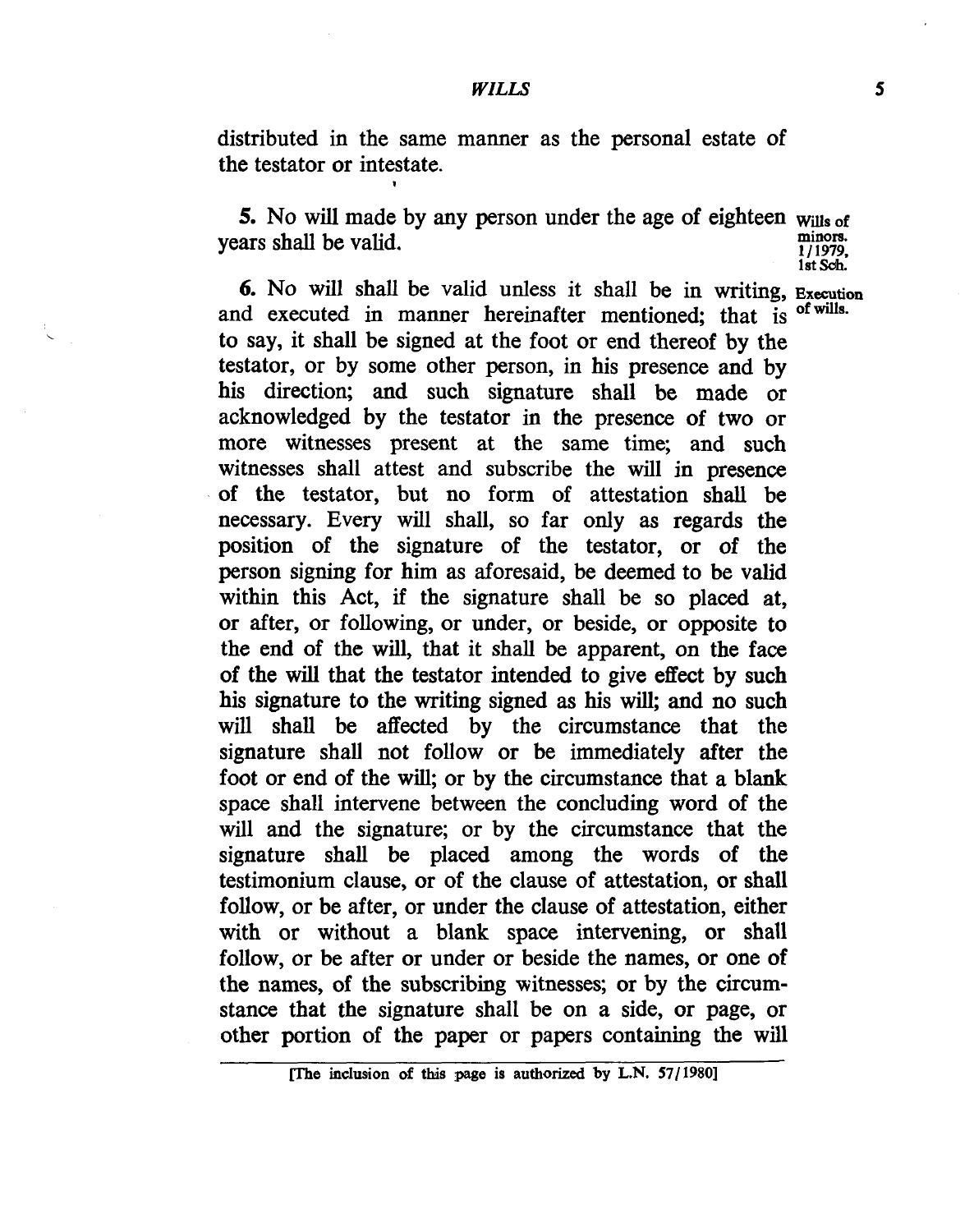whereupon no clause or paragraph, or disposing part of the will shall be written above the signature; or by the circumstance that there shall appear to be sufficient spacc on or at the bottom of the preceding side or page or other portion of the same paper on which the will is written to contain the signature; and the enumeration of the above circumstances shall not restrict the generality of the above enactment; but no signature under this Act shall be operative to give effect to any disposition or direction which is underneath, or which follows it, nor shall it give effect to any disposition or direction inserted after the signature shall be made.

**Appointments made by** wills.

**7.** No appointment made by will in exercise of any power shall be valid, unless the same be executed in manner hereinbefore required; and every will executed in manner hereinbefore required shall, so far as respects the execution and attestation thereof, be a valid execution of a power of appointment by will, notwithstanding it shall have been expressly required that a will, made **in**  exercise of such power, should be executed with some additional or other form of execution or solemnity:

Provided always, that any soldier being in actual military service, or any mariner or seaman being at sea, may dispose of his personal estate as he might have done before the making of this Act.

**Publication not necessary. 8.** Every will executed in manner hereinbefore required shall be valid without any other publication thereof.

**Will not to be invalid for incompetency of attesting witness.** 

**9. If** any person who shall attest the execution **of** a will shall, at the time of the execution thereof or at any time afterwards, be incompetent to be admitted a witness to prove the execution thereof, such will shall not on that account be invalid.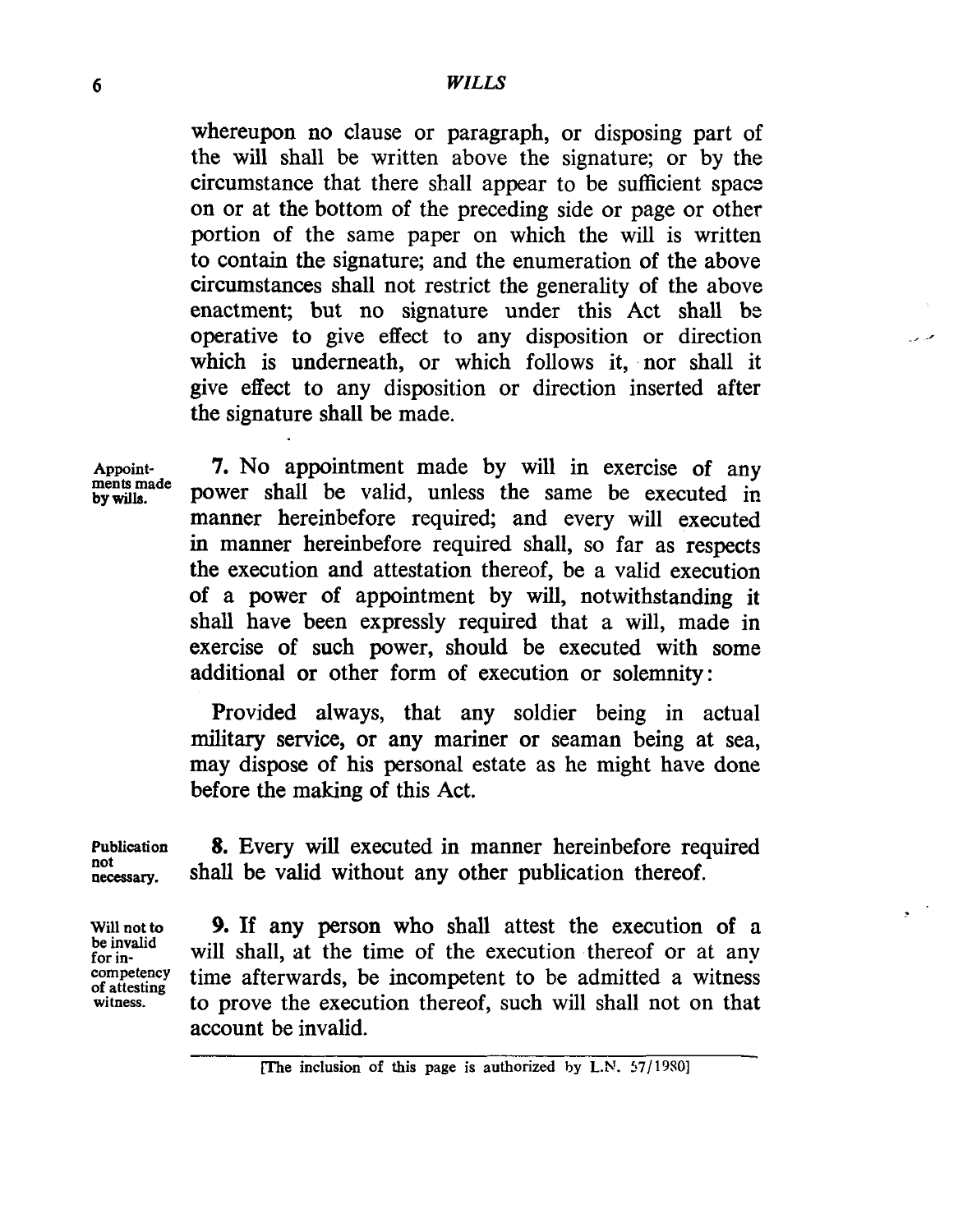10. If any person shall attest the execution of any will, Gift to to whom or to whose wife or husband any beneficial devise, witness to legacy, estate, interest, gift, or appointment of or be **void.**  affecting any real or personal estate (other than and except charges and directions for the payment of any debt or debts), shall be thereby given or made, such devise, legacy, estate, interest, gift, or appointment shall, so far only as concerns such person attesting the execution of such will, or the wife or husband of such person, or any person claiming under such person or wife or husband, be utterly null and void; and such person so attesting shall be admitted as a witness to prove the execution of such will, or to prove the validity or invalidity thereof, notwithstanding such devise, legacy, estate, interest, gift, or appointment mentioned in such Will.

11. In case by any will any real or personal estate shall **Creditor**  be charged with any debt or debts, and any creditor, or  $\frac{\text{attesting will}}{\text{may be a}}$ the wife or husband of any creditor whose debt is so witness to charged, shall attest the execution of such will, such **execution.**  creditor, notwithstanding such charge, shall be admitted a witness to prove the execution of such will, or to prove the validity or invalidity thereof.

**12.** No person shall, on account of **his** being an executor **Executor**  of a will, be incompetent to be admitted a witness to prove **execution** the execution of such will, or a witness to prove the of will. validity or invalidity thereof.

13. Every will made by a man or woman shall be will revoked revoked by his or her marriage except a will made in exercise of a power of appointment when the real or personal estate thereby appointed would not in default of such appointment pass tq his or her heir, customary

*I* 

**me inclusion of this page is authorized by L.N. 480/1973]**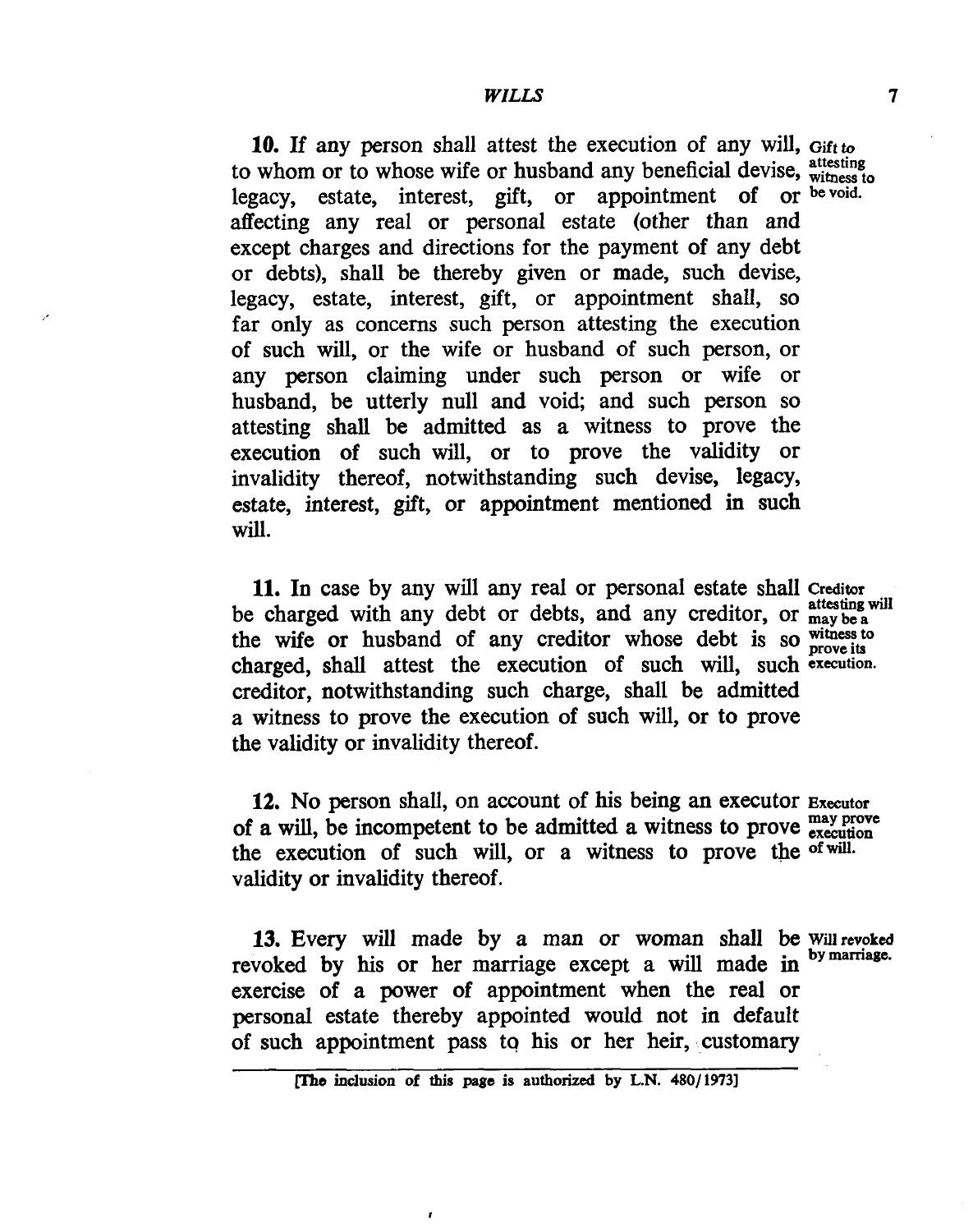heir, executor, or administrator, or the **person** entitled as his or her next of **kin under the** Statute **of** Distributions.

What shall<br>not revoke **will.** 

14. No will shall be revoked by any presumption of an intention on the ground of an alteration in circumstances.

**Revocation.** 15. No wilI or codicil, or any part thereof, shall be revoked otherwise than **as** aforesaid, or by another will or codicil executed in manner hereinbefore required, or by some writing declaring an intention to revoke the same, and executed in the manner in which a will is hereinbefore **required** to be executed, or by the burning, tearing or otherwise destroying the same by the testator, or by some **person** in **his** presence **and** by **his** direction, with the intention of revoking the same.

**as** *to* 

**Provision 16. No** obliteration, interlineation, or other alteration as to<br>alterations made in any will, after the execution thereof, shall be<br>made in will, unlid an house only effect, executing for so the words on valid, or have any effect, except so far as the words or effect of the will before such alteration shaIl not be apparent, unless such alteration shall be executed in like manner as hereinbefore is required for the execution of the will; but the will, with such alteration as part thereof, shalI be deemed to be duly executed if the signature of the testator and the subscription of the witness be made in the margin, or on some other part of the will opposite or near to such alteration, **or** at the foot or end **of** or opposite to a memorandum referring to such alteration, and written at the end or some other part of **the** will.

**No will**  be revived  $otherwise$ **execution revoked to than by reor codicil.** 

17. No will or codicil, or any part thereof, which shall **be** in any manner revoked, shall be revived otherwise **than by** the re-execution thereof or by a codicil executed in **the**  manner hereinbefore required, and showing an **intention**  to revive the same; and **when any** will or codicil which shall be partly revoked, and afterwards wholly revoked,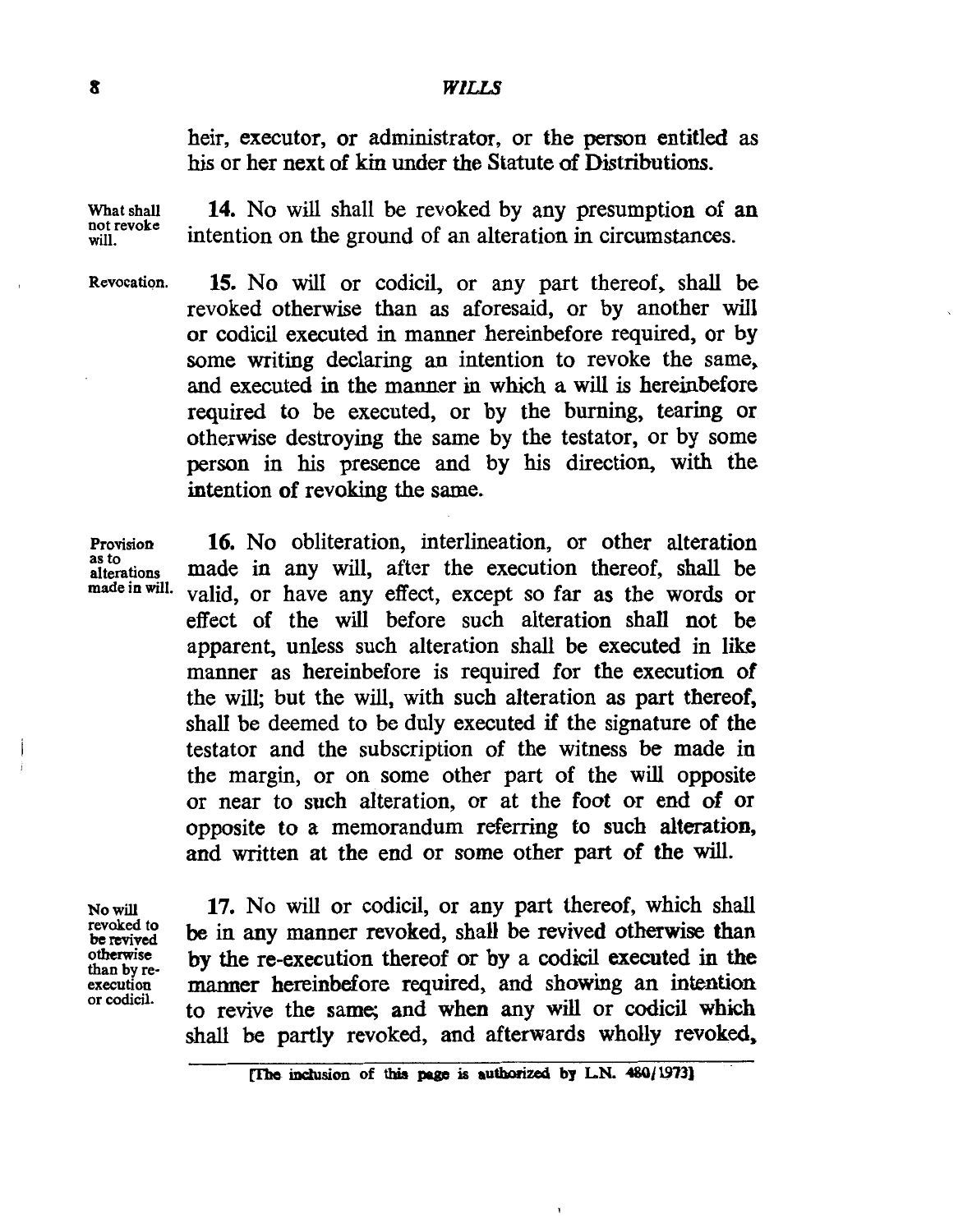shall *be* revived, such revival shall not extend to so much thereof **as** shall have been revoked before the revocation of the whole thereof, unless an intention to the contrary shall be shown.

**1%** No conveyance or other act, made or done **Conveyance**  subsequently to the execution of a will of or relating to to execution any real or personal estate therein comprised, except an <sup>of will.</sup> act **by** which *such* will shall be revoked as aforesaid, shall prevent the operation of the will with respect to such estate or interest in such real or personal estate as the testator shall have power to dispose of by will at the time of his death.

19. Every will shall be construed, with reference to the Will to speak **from death real estate and personal estate comprised in it, to speak of testator.** and take **effect** as **if** it **had** been executed immediately before the death of the testator, unless a contrary intention **shail** appear by the wili.

20. Unless a contrary intention shall appear by the Lapsed or will, such real estate, or interest therein, as shall be void devises. comprised, or intended to be comprised, in any devise in such will contained, which shall fail or be void **by** reason **of** the death of the devisee in the lifetime of the testator, or by reason **of** such devise being contrary to law, or otherwise incapable *of* taking effect, shall be included in the residuary devise (if any) contained in such will.

**21.** A devise of the land of the testator, or of the land **Leasehold estates. of** the testator in any place or in the occupation of **any**  person mentioned in his will, or otherwise described in **a**  *general* manner, **and my** other general devise which would describe a leasehold estate, if the testator had no freehold estate which could be described by it, shall be construed to include the leasehold estates of the testator,<br>
The inclusion of this page is awthorized by L.N. 480/19731

**me mclusion aZ tIris page is aw%orized** &y **L.N.** *480/1973]*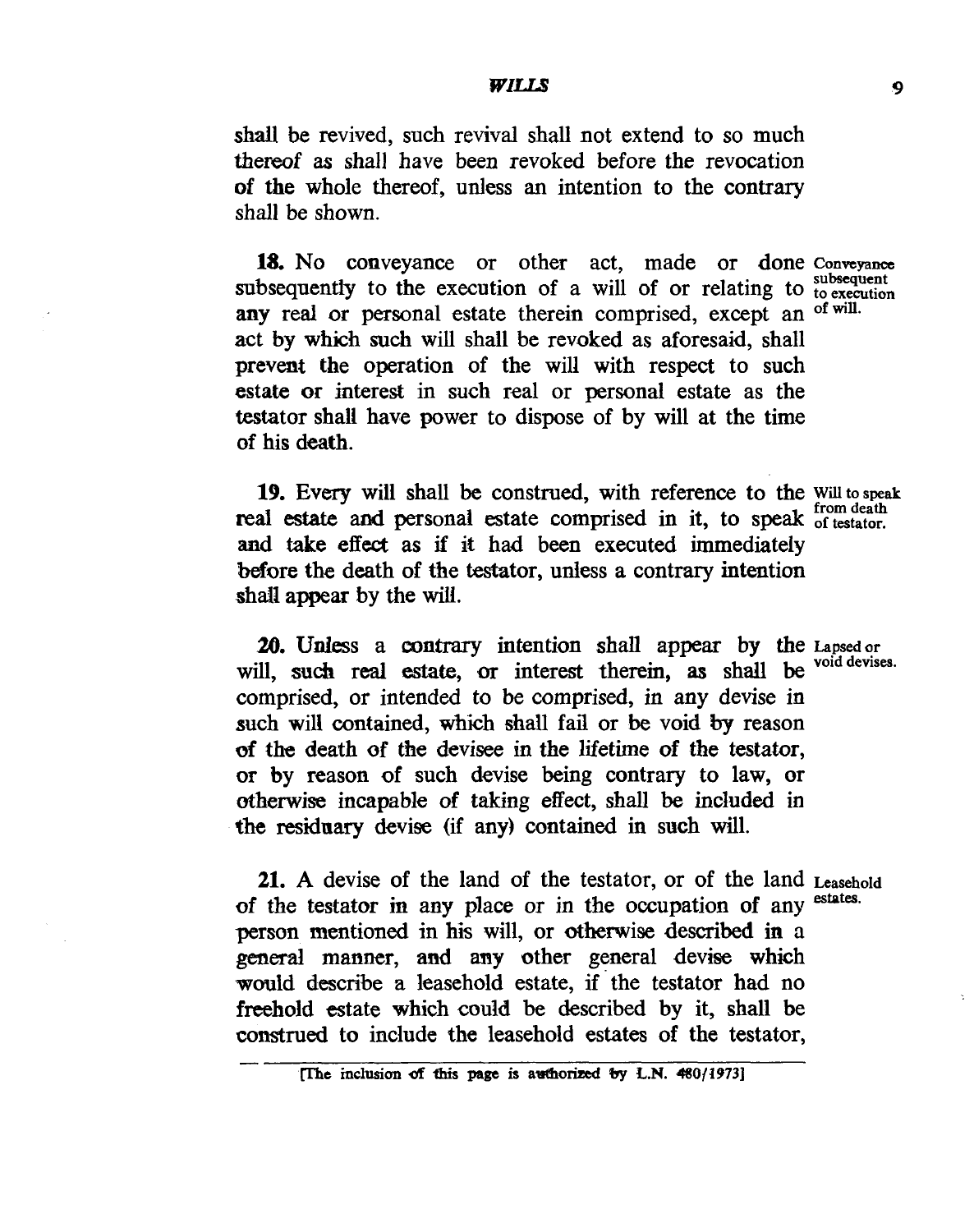or his leasehold estates, or any of them, to which such description shall extend, as the case may be, as well as freehold estates, unless a contrary intention shall appear by the will.

General gift<br>of real or personal **estate shall include real or personal estate.** 

**22.** A general devise of the real estate of the testator, or of the real estate of the testator in any place or in the occupation of any person mentioned in his will, or otherwise described in a general manner, shall be construed to include any real estate, or any real estate to which such description shall extend (as the case may be), which he may have power to appoint in any manner he may think proper; and shall operate as an execution of such power, unless a contrary intention shall appear by the will; and in like manner a bequest of the personal estate of the testator, or any bequest of personal property described in a general manner, shall be construed to include any personal estate, or any personal estate to which such description shall extend, as the case may be, which he may have power to appoint in any manner he may think proper, and shall operate as an execution of such power, unless a contrary intention shall appear by the will.

**Devise without words of limitation to be construed to pass the fee.** 

**23.** Where any real estate shall be devised to any person without any words of limitation such devise shall be construed to pass the fee simple, or other the whole estate or interest which the testator had power to dispose of by will in such real estate, unless a contrary intention shall appear by the will.

**How** certain

**I'** 

**24.** In any devise or bequest of real or personal estate, **words are to beconstrued.** the words "die without issue", or "die without leaving issue", or "have no issue" or any other words which may import either a want or failure of issue of any person in his lifetime or at the time of his death, or an indefinite failure of his issue, shall be construed to mean a want or

**<sup>[</sup>The inclusion of this page is authorized by L.N. 480/1973]**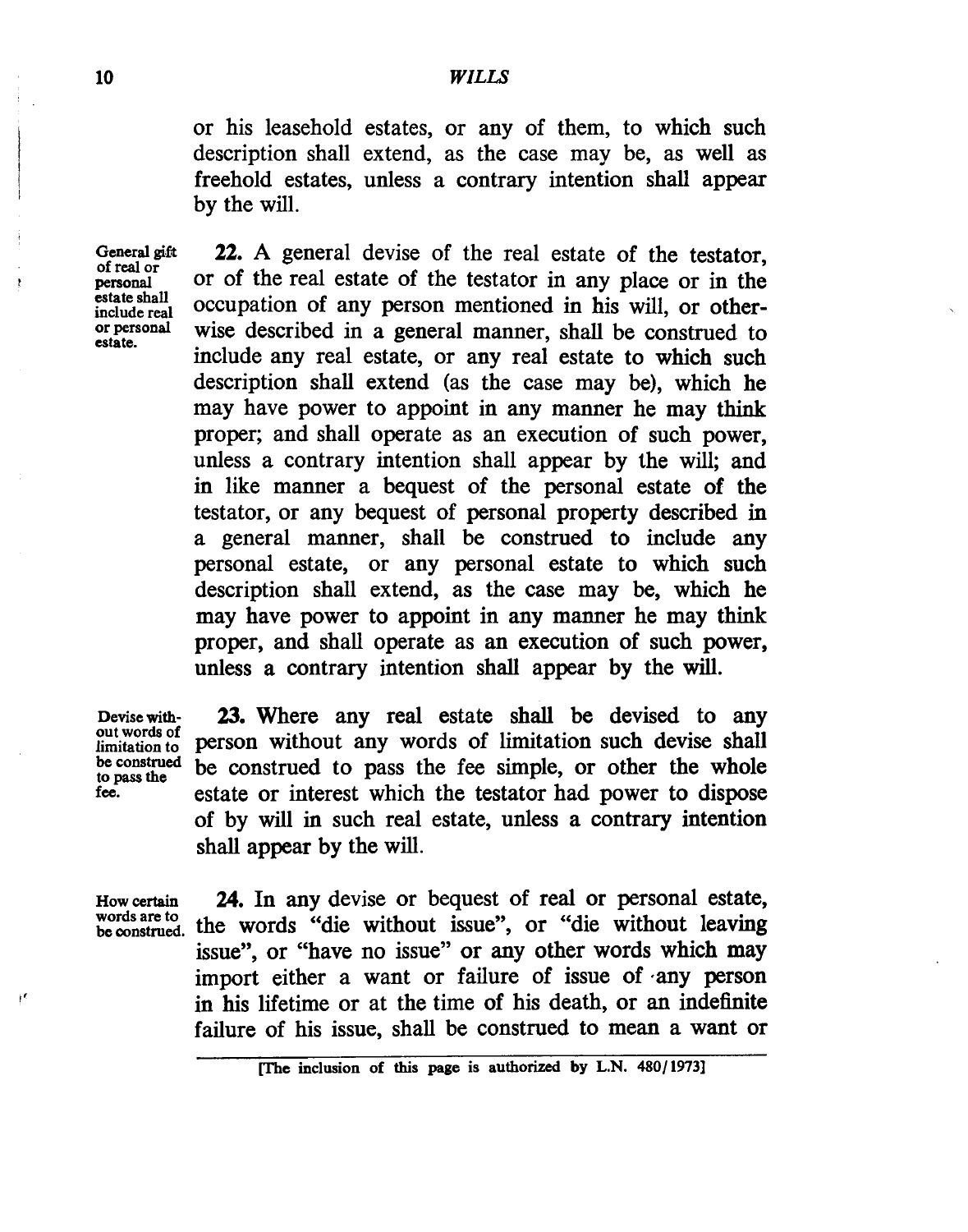failure of issue in the lifetime or at the time of the death of such person, and not an indefinite failure of his issue, unless a contrary intention shall appear by the will by reason of such person having a prior estate tail, or of a preceding gift being, without any implication arising from such words, a limitation of an estate tail to such person or issue, or otherwise :

Provided, that this Act shall not extend to cases where such words as aforesaid import, if no issue described in *3*  preceding gift shall be born, or if there shall be no issue who shall live to attain the age, or otherwise answer the description required for obtaining a vested estate by a preceding gift to such issue.

**25.** Where any real estate (other than or not being a Realestate presentation to a church) shall be devised to any trustee, trustee or or executor, such devise shall be construed to pass the fee **executor.**  simple or other the whole estate or interest which the testator had power to dispose of by **will** in such real estate unless a definite term of years, absolute or determinable, or an estate of freehold, shall thereby be given to him expressly, or by implication.

26. Where any real estate shall be devised to a trustee, Real estate without any express limitation of the estate to be taken trustee withby such trustee, and the beneficial interest in such real *out express*  $\frac{1}{\text{unitation}}$ . estate, or in the surplus rents and profits thereof shall **devised to**  not be given to any person for life, or such beneficial interest shall be given to any person for life, but the purposes of the trust may continue beyond the life of such person, such devise shall be construed to vest in such trustee the fee simple or other the whole legal estate which the testator had power to dispose of by will in such real estate, and not an estate determinable when the purposes<br>of the trust shall be satisfied.<br>The inclusion of this page is authorized by L.N. 480/19731 of the trust shall be satisfied.